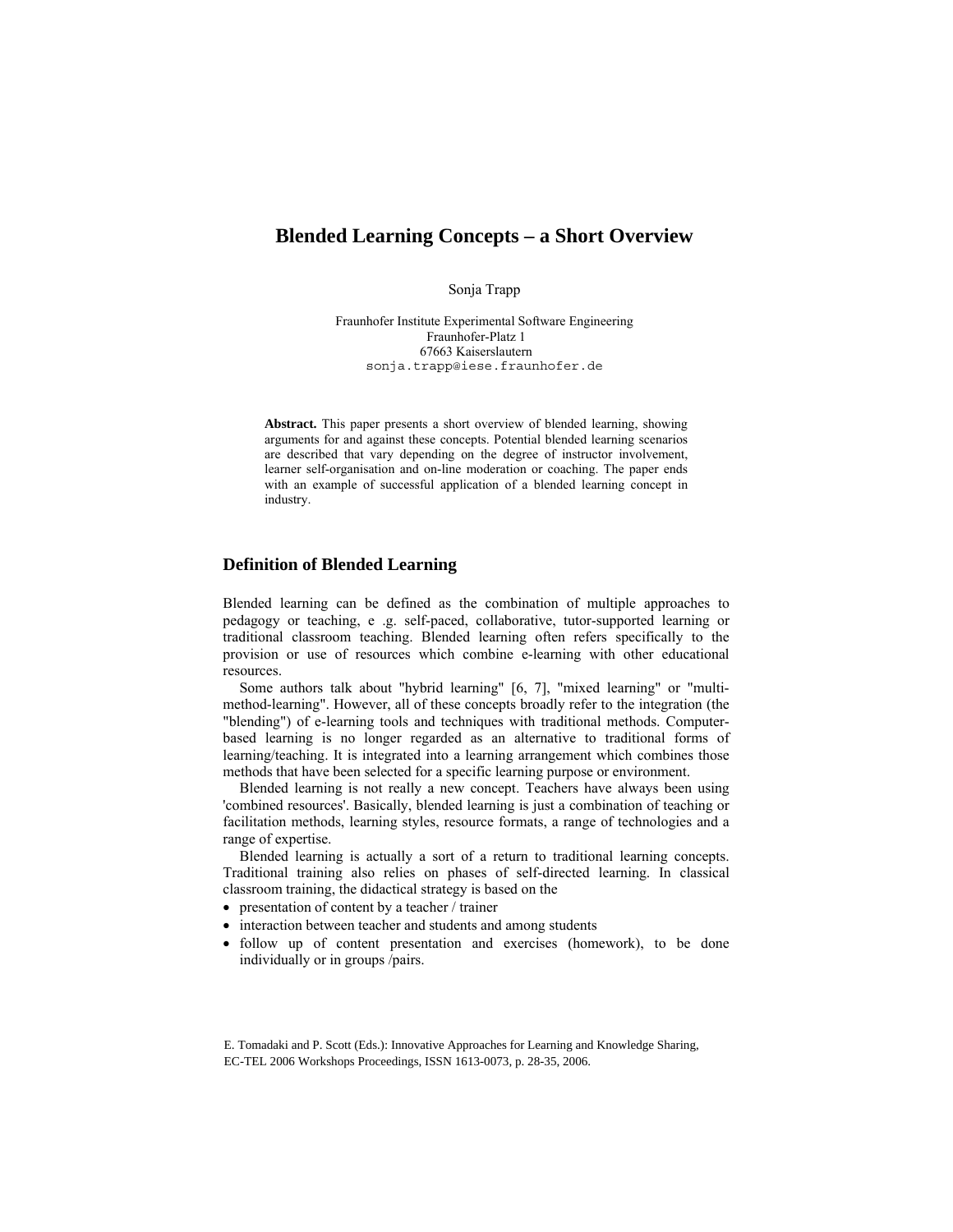In this respect, blended learning is also a return to teacher-centered learning scenarios, as the main responsibility over

- content structuring and didactical presentation of content
- learner support and control
- organisation of social learning

remains on the teacher's side.

# **Blended-Learning Concepts**

Blended Learning concerns not only different methods, but also different theories of learning and applies these theories by using traditional and new media. It affects different levels:

- the **theoretical** level (combining different theories of learning, like constructivism, cognitivism, behaviorism)
- the **methodical** level (combining self-directed with instructor-led learning, individual with cooperative learning, receptive with explorative learning, etc.)
- the level of the **media** (combining face-to-face with on-line elements; using different media, like books, video, CBT, etc.)

A formal classification of learning scenarios based on the criteria of form, function and method, may help to structure different potential blended learning concepts (as described in [12]).

 "**Form**" describes the organisational form of e-learning and its integration into institutions. Organisational forms can be traditional classroom sessions or pure elearning.



**Fig. 1.** Organisational forms of e-learning

"Function" might be mere information, direct communication or synchronous cooperation.



**Fig. 2.** Functions of learning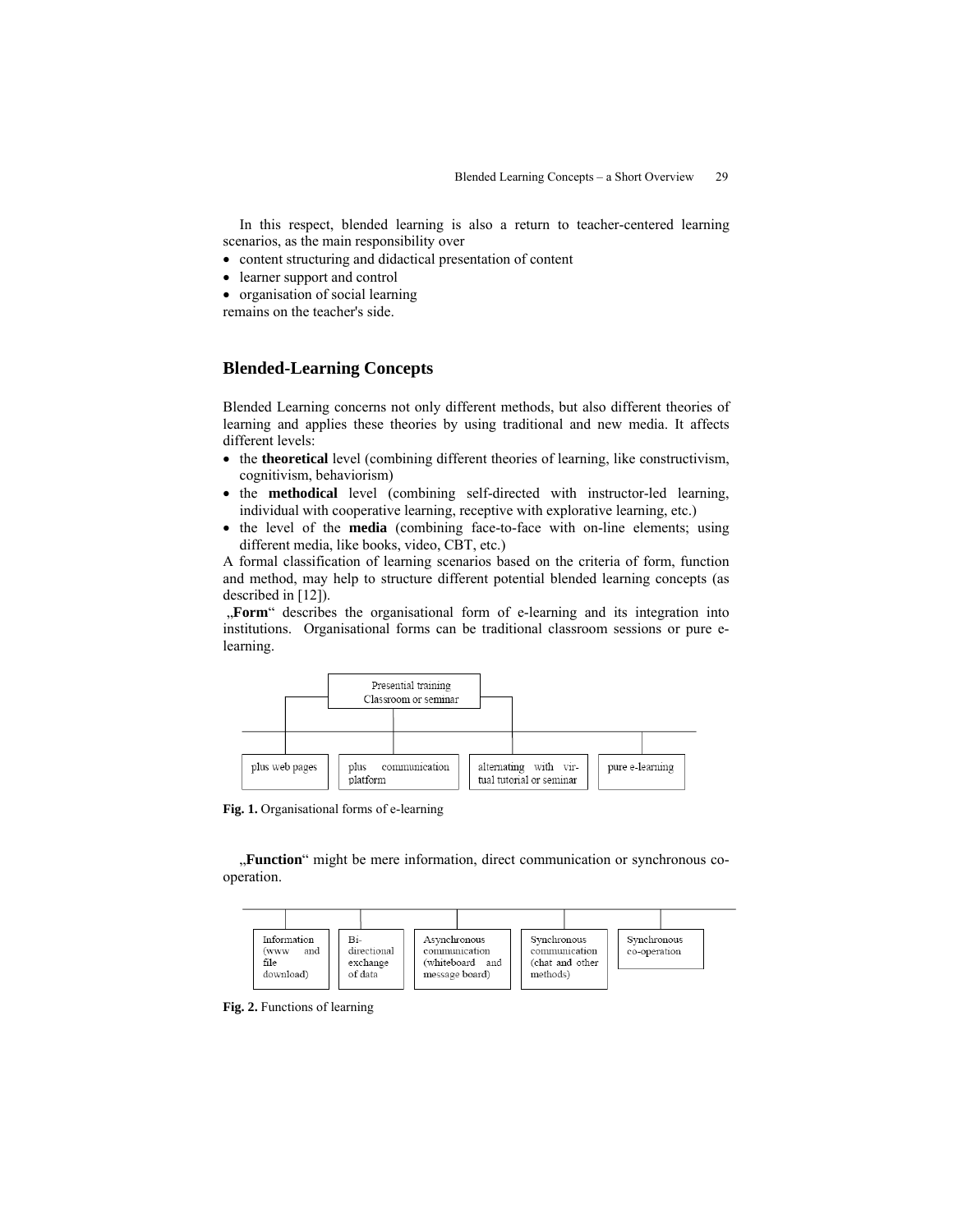30 S. Trapp

"**Method**" refers to the different theories of learning and comprises instructor-led training, interactive courses or self-directed learning.



**Fig. 2.** Methods of learning

Combining these three levels leads to four different learning scenarios:

**Table 1.** Classroom training accompanied by web components (priority given to classroom training) **( Scenario I)**

|                 | <b>Presential component</b> | virtual component                |
|-----------------|-----------------------------|----------------------------------|
| Form            | Priority given to classroom | Web components additionally used |
|                 | training                    |                                  |
| <b>Function</b> | Varving                     | Information                      |
| <b>Method</b>   | Varving                     | Instruction                      |

**Table 2.** Equal importance of classroom training and web components **(Scenario II)**

|                 | <b>Presential component</b> | virtual component             |
|-----------------|-----------------------------|-------------------------------|
| Form            | Classroom training equally  | Website $&$ platform equally  |
|                 | important                   | important                     |
| <b>Function</b> | varying                     | Information $&$ communication |
| Method          | varying                     | Instruction, tutor support    |

**Table 3.** Integration of presential and virtual component **(Scenario III)**

|                 | <b>Presential component</b>   | virtual component             |
|-----------------|-------------------------------|-------------------------------|
| Form            | Classroom training integrated | Website & Platform integrated |
| <b>Function</b> | varying                       | Information $&$ co-operation  |
| Method          | varying                       | Moderated groups              |

**Table 4.** Virtual seminars and learning communities (no presential activities) **( Scenario IV)**

|                 | <b>Presential component</b> | virtual component               |
|-----------------|-----------------------------|---------------------------------|
| Form            | No classroom training       | platform, cooperative tools     |
| <b>Function</b> | Not applicable              | communication $&$ co-operation  |
| <b>Method</b>   | Not applicable              | Groups and learning communities |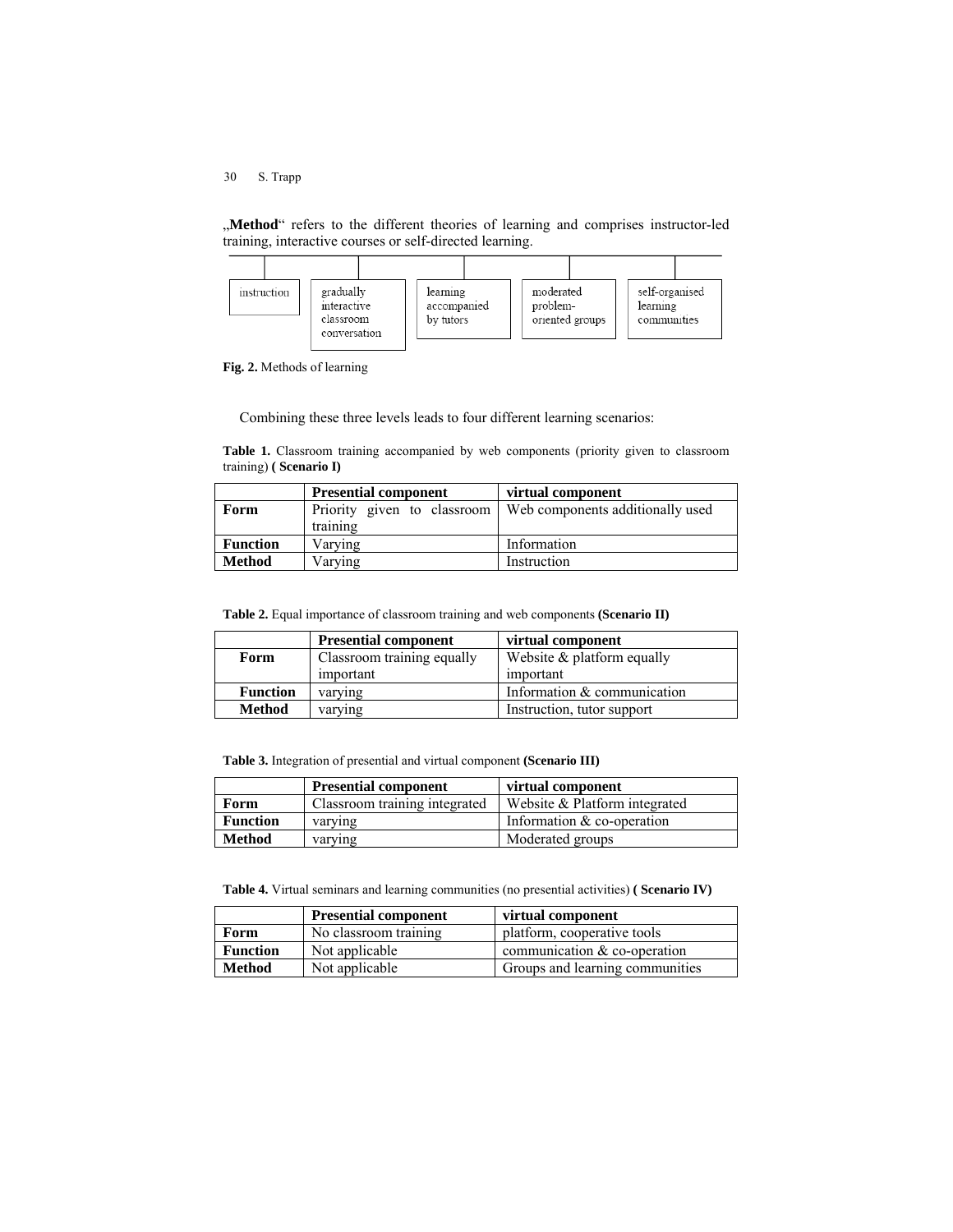# **Blended Learning Enriches E-Learning**

Blended learning does not make the learning process easier than traditional classroom training. E-learning costs still as much effort as any other kind of learning. Every kind of self-directed learning is difficult and uncertain, because the individual learner has no opportunity to find out about his own progress. With blended learning, the comparison of individual learning progress with that of other learners is being facilitated.

Blended learning means more effective and more sustainable learning. This is especially true if the learners are accompanied by e-moderators [11] or e-tutors [8] or by project coaches.

If blended learning is only e-learning with additional classroom training, it does not make the most of technology-enhanced learning. Experienced distance learning institutes (like, e.g., the Open University www.open.ac.uk/, the Tele-Akademie www.tele-ak.de) have always been working withing on-line tutors or on-line moderators. If excellent e-moderation services are offered, there is almost no more need for classroom sessions. A face-to-face meeting would then be organized only for creating a personal/social relationship between learners and moderators/tutors and/or trainers at the beginning of the training session. But in many cases there will be no physical meeting at all. E-moderation services can offer

- motivational support (to prevent high dropout rates in distance learning)
- support with learner problems
- support with content problems
- support with technical problems
- moderated virtual learning groups
- collaborative work on the same project.

Especially with geographically distributed individual learners, e-moderation services are essential for learner satisfaction and learner success.

# **Is Blended Learning the Best Possible Method?**

Blended learning intends to take the best of both worlds. From classical classroom training, it takes the

- teacher driven presentation and selection of relevant content
- social interaction
- the dialogue between student and teacher.

Concerning e-learning, it benefits from the advantages of self-paced learning, i.e.

- Learning anytime everywhere.
- Students can work through a specific task or problem as often as they want, until they reach their learning goal. In classroom training this would be impossible. This is why e-learning is said to be more effective and sustainable.
- The possibilty to form virtual groups for specific topics or specific levels of competence.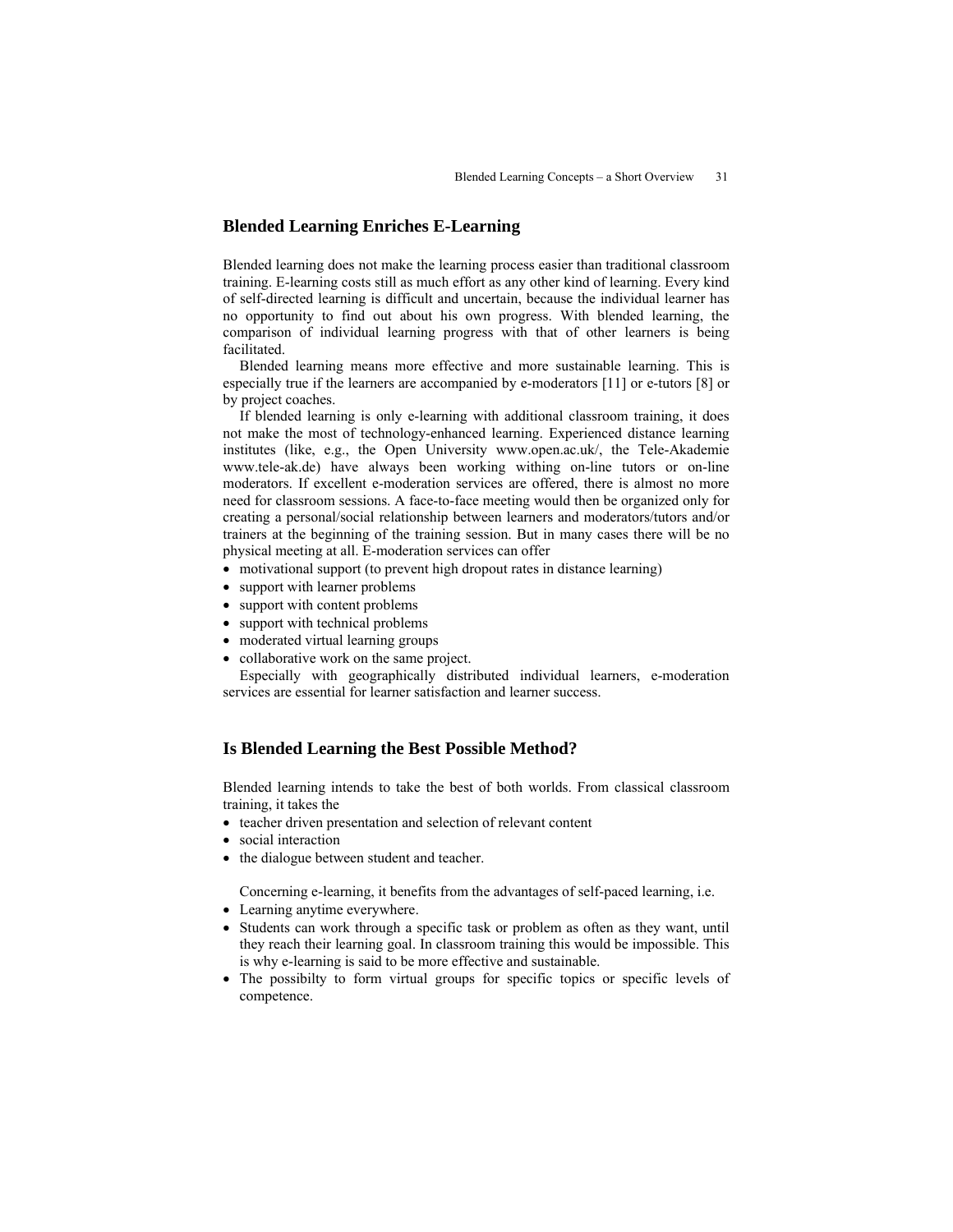#### 32 S. Trapp

It is doubtful, however, whether blended learning is the ideal concept for workbased learning, for the integration of learning into work processes. Dividing the learning process into presential learning and on-line learning may result in too much teacher-centered structuring and thus prevent the learner from taking over more responsibility for her/himself. It appeals more to those learners who prefer to lean back and listen, not to the active learner required by problem-, project- or work-based learning.

Successful and effective learning is always related to the degree of implication of the learner in the learning process. With problem-oriented and explorative learning methods, learners are directly implied. However, very few web-based trainings have been built on problem orientation and exploration – they mostly reflect (hierarchical) coursebook structures with fixed scope and sequence that cannot be changed.

Moreover, studies [3, 10] have shown that people do not learn during their working hours. At least when it comes to working through on-line courses and exercises. Online learning happens mostly at the end of working time, after work and during leisure time, and is thus not integrated at all into normal work processes.

Another interesting aspect of a recent study [3] was that on-line students largely prefer the print version of a course and spend much less time on-line than expected. Reasons for this are the preferential learning styles of the students and the fact that the print-out is more flexible and better available for mobile use. This can be interpreted as a sort of set-back for web-based training courses which do not seem to provide any added value compared to textbooks.

This leads to the conclusion that the design of web-based trainings has to be at least as good as good that of good textbooks. Browsing and scrolling through web pages instead of skimming through printed pages does not have any pedagogical added value and seems to be more cumbersome than reading a textbook.

Blended learning is definitely a good method in this period of transition, where elearning still lacks of wide-spread acceptance. Practitioners of e-learning agree that blended learning helps learners to gradually get used to technology-enhanced learning offers, and to make them understand the advantages for their own personal progress.

# **Blended Learning and Change Management**

There are several reasons why the introduction of e-learning in companies was often regarded as a failure in the past [5]:

- lack of internal marketing and insufficient information on e-learning offers
- lack of support from management level
- high level of self-motivation and self-learning skills required from learners
- no explicit rules for learning at the workplace
- no rules for acknowledgement of qualifications acquired by E-Learning
- lack of social exchange and direct feedback
- high initial investments and low return on the investment.

The introduction of e-learning or blended learning is a change process that has to be explicitly designed and directed. In companies with successful introduction of e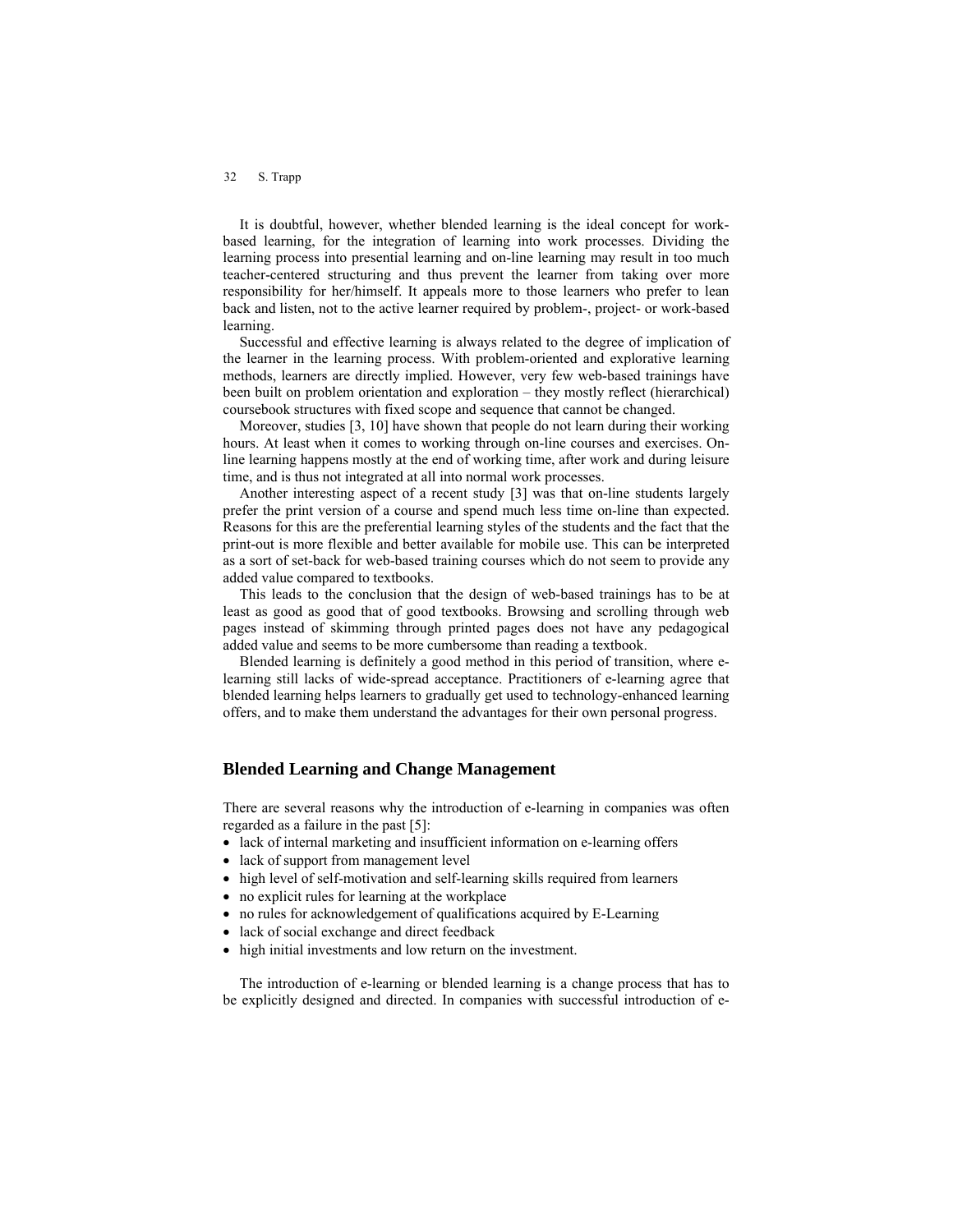learning, changes concerning the training method were welcomed and actively supported by the managers. Habitual work processes have to be arranged in a different way if they are to be combined with learning processes. To create an atmosphere conducive to learning at the workplace is not an easy endeavour and presupposes a fundamental change in thinking. The organisational culture must reach a state in which individual knowledge and competence is integrated into daily work processes [4]. If agreements on objectives and incentives for learning are set up between managers and employees, the latter will find out for themselves when and where to learn. There is already a strong tendency of shifting training phases into people's leisure time.

Applying blended-learning concepts does not mean a radical change, as elements of traditional training are still present. This is positive because in change management it is important to find a balance between things that have to be changed and those that are worth keeping [5].

E-learning or blended learning can only be a success if it receives the same amount of attention as any other kind of training. Self-directed e-learning should be acknowledged in the same way as attending classrom training sessions. The elearning process has to be accompanied, analysed and constantly improved.

There will be a win-win effect for both employers and employees if the concept and organisation of blended learning programmes is based on a work process perspective. Only then will operating efficiency and productivity of the company rise, and employability will be strengthened [9].

# **Successful application of a blended learning concept at Fraunhofer IESE**

In [1] and [2] experience reports are given on blended-learning programmes performed with customers from industry and academia. Based on various observations and experiences with both "traditional" and e-learning, a blended learning approach was proposed with the following structure:

- 1. Kick-off meeting of all participants, their teachers, and tutors.
- 2. On-line learning phase to provide knowledge and skills.
- 3. Traditional course.
- 4. Final project work.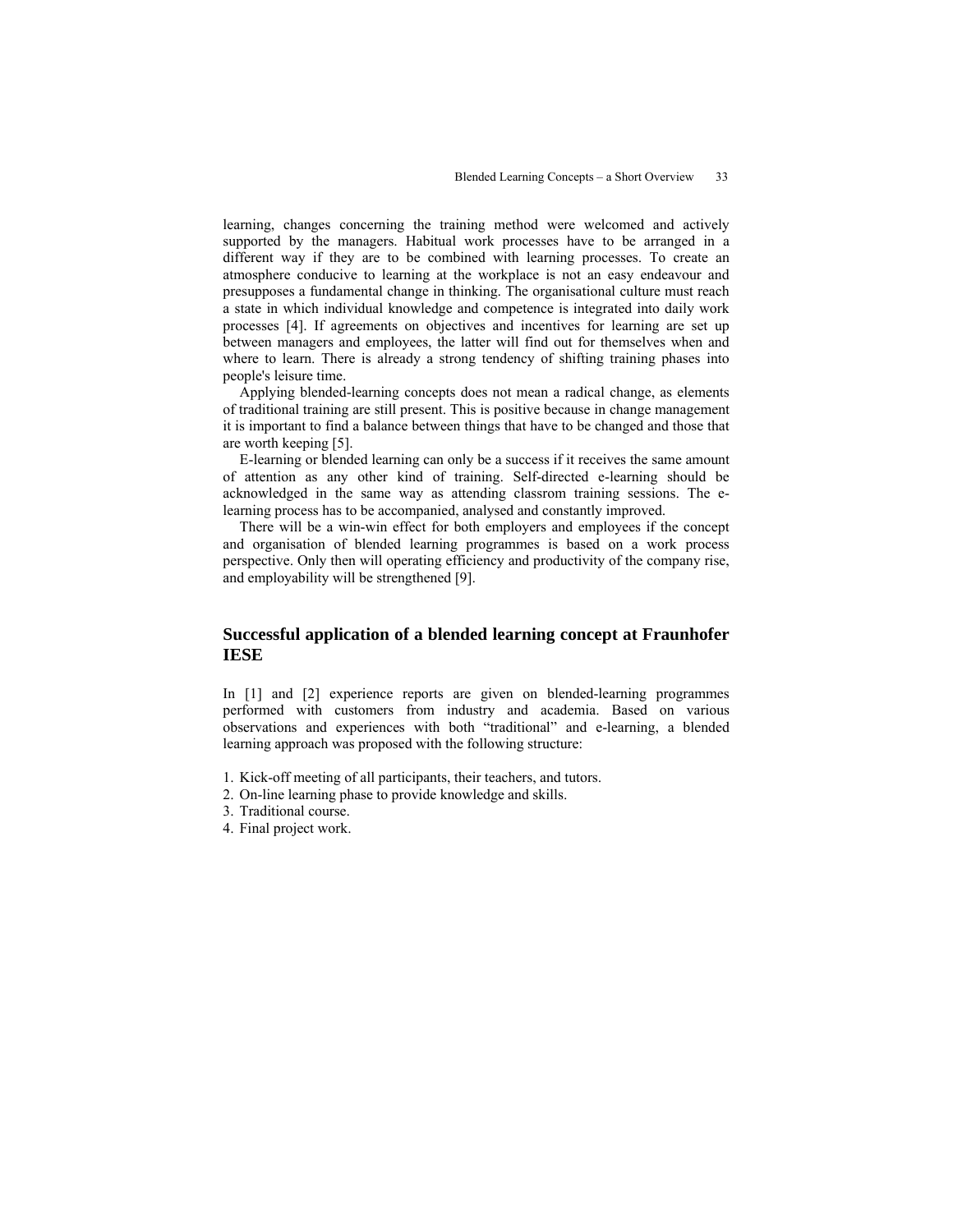



**Fig. 3.** Blended Learning in three phases [1]

The kick-off meeting serves as a get-together for students, tutors and trainers, with an introduction to syllabus and schedule. The on-line learning phase is supposed to leverage the knowledge and skills of the participants, which is a prerequisite for the following traditional class. The online-course comprises about 25 on-line learning hours and 10 practical exercise hours, which are normally dispensed over four weeks. It provides several navigational strategies and different entrance points in order to meet the requirements of a heterogeneous group of participants (e.g., inexperienced participants can follow a guided tour). Furthermore, participants can select one out of four modules according to their already acquired knowledge as starting point for dealing with a particular topic.

The modules are defined as parts of a virtual project where participants are part of the project team and have to support their virtual "supervisor". The "supervisor" supports participants through expert knowledge or through self-control questions and exercises (e.g., every participant has to solve a modeling task and has to submit his solution for feedback). The results of practical exercises are then regarded as a pretest for the following class.

The following classroom training is organized as a mix of both presentations and group work. Finally, participants are asked to perform, alone or in a small group, a specific project work as final exam. The results are evaluated by the same tutors/ trainers who have been playing the role of guides and experts [2].

Informal interviews with participants, and more general feedback from the company, indicate that blended learning is efficient in terms of changing learner behavior, especially when it is enriched with additional transfer supporting activities, such as individual coaching.

There is a great demand for examples and course material that makes use of information that can easily be integrated with routine work tasks and is not solely based on theory or from existing textbooks. In building and extending the course we have come to appreciate the need to enrich self-paced learning with specific transfer supporting actions that can be adapted to a specific domain and individualized to the learners day-to-day work. Based on our experience, such transfer-oriented efforts help the participants to apply the new knowledge more easily.

In self-paced scenarios special attention has to be paid to learner's motivation. It is very important to provide further support in the application of the new knowledge and